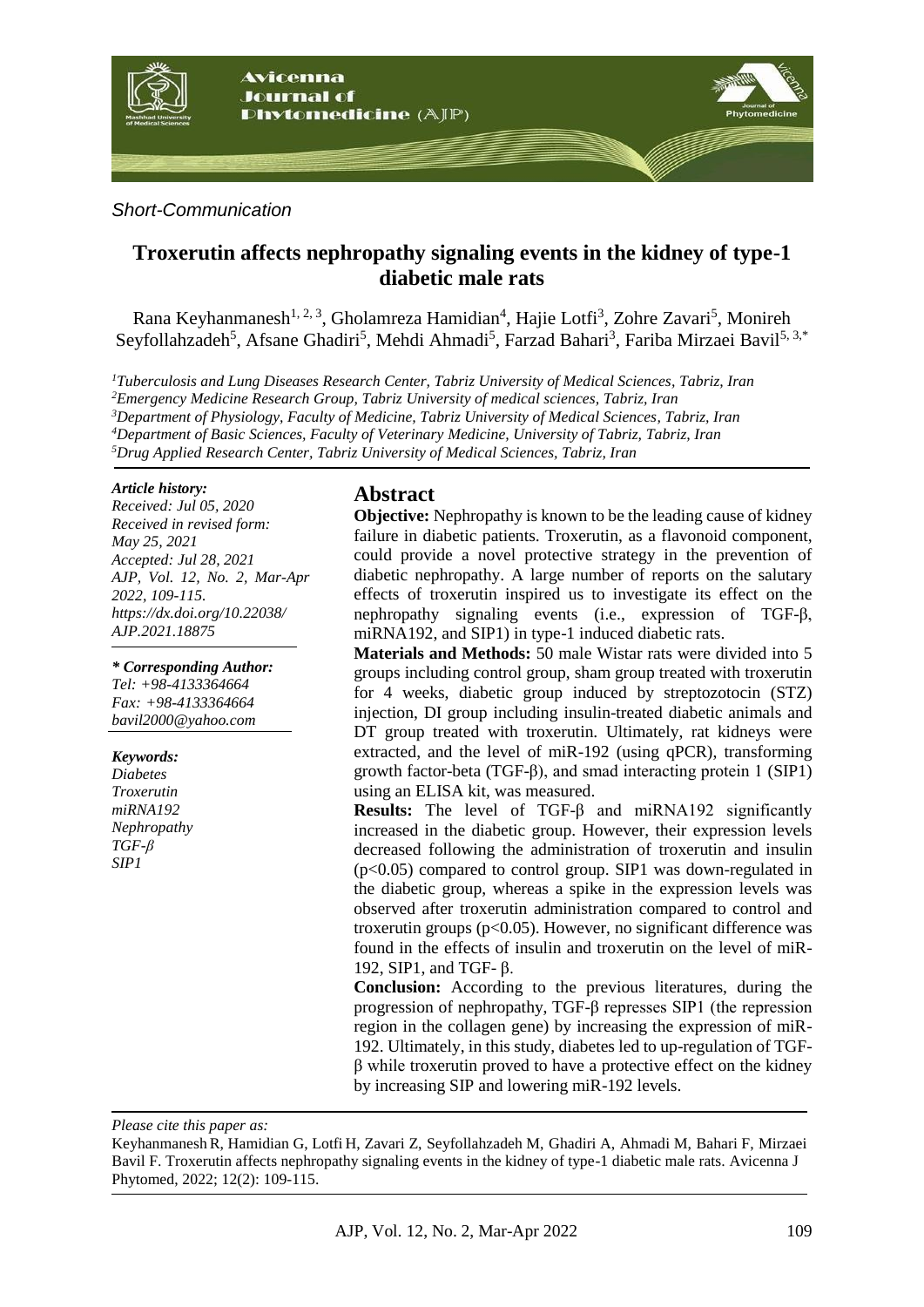# **Introduction**

Diabetes is a serious chronic disease worldwide and is anticipated to affect 700 million people by 2045 with an ever-rising prevalence. Common acute and chronic complications of diabetes include hypoglycemia, ketoacidosis, coma, cardiovascular disorders, neuropathy, retinopathy, and nephropathy (Østergaard et al., 2019; Vidyasagar, 2019). Among these complications, diabetic nephropathy is a serious complication in diabetic patients (Type 1 and 2), that could lead to end-stage renal disease and dialysis in 25- 40% of the diabetic cases. Several risk factors are involved in the development of diabetic nephropathy including high blood glucose levels, long-term diabetes, hypertension, obesity, and dyslipidemia. Antidiabetic and antihypertensive medications, lipid-lowering drugs, and healthy lifestyles could help to manage many of these risk factors and reduce the chance of the disease progression (Tziomalos and Athyros, 2015).

In the pathogenesis of diabetic nephropathy, the role of activated transforming growth factor-β (TGF-β) has been recognized. TGF-β acts through autocrine and paracrine pathways instigating the signaling chain by stimulation of corresponding receptors. Ultimately, the process leads to dysfunction of the mesangial cell by regulating synthesis of extracellular matrix (Braga et al., 2014). TGF-β accumulates in mesenchymal cells during the development of nephropathy and affects the production of extracellular matrix proteins such as collagen I and II. In addition, TGF-β could decrease the expression of E-box repressor (δEF1) in collagen genes (Kato et al., 2004).

Several studies have focused on the utilization of microRNA biomarkers for fast and early diagnosis of nephropathies (Chien et al., 2016). microRNAs are small single-stranded RNAs containing 19-15 nucleotides that typically bind to the 3' untranslated region (3'-UTR) of target mRNAs, and regulate various biological events in disease progression (Wojczakowski et al., 2019; Müller et al., 2020). Moreover, increased levels of miR-192, which is one of the main renal miRNAs, have been determined in diabetic nephropathy. On the other hand, it has been reported that this miRNA could negatively impact smad-interacting protein 1 (SIP1), which is another E-box repressor (Tayel et al., 2020; Al‑ Kafaji and Al‑ Muhtaresh, 2018). Interestingly, high levels of TGF-β followed by up-regulation of miR-192 leads to decreased SIP1 expression (Al‑ Kafaji and Al‑ Muhtaresh, 2018). It has been confirmed that high levels of blood glucose in diabetic patients induce cytokine production, particularly TGF-β (Fan et al., 2019).

Recently, various properties of troxerutin, also known as vitamin  $P_4$  which is a bioflavonoids derivative, have been reported, including its anti-oxidant, anticancer, and anti-diabetic effects (Raja et al., 2019; Thomas et al., 2019). Regarding the molecular pathways involved in nephropathy, in this study, we aimed to determine probable protective effect of troxerutin against nephropathy and investigate its mechanism of action on the TGF-β/miR-192/SIP1 pathway. According to a previous study (Fan et al., 2009) and our results, the potential protective effect of troxerutin on the maintenance of proper kidney function may provide therapeutic insights for diabetic patients.

# **Materials and Methods Test subjects in the study**

This investigation was conducted as an interventional study. A total of 50 adult male Wistar rats weighing 200-250 g were purchased from the animal's house of Tabriz University of Medical Sciences and were acclimatized for a week. Five groups of rats (10 rats per group) were included in the study, whose interventions are summarized in Table 1.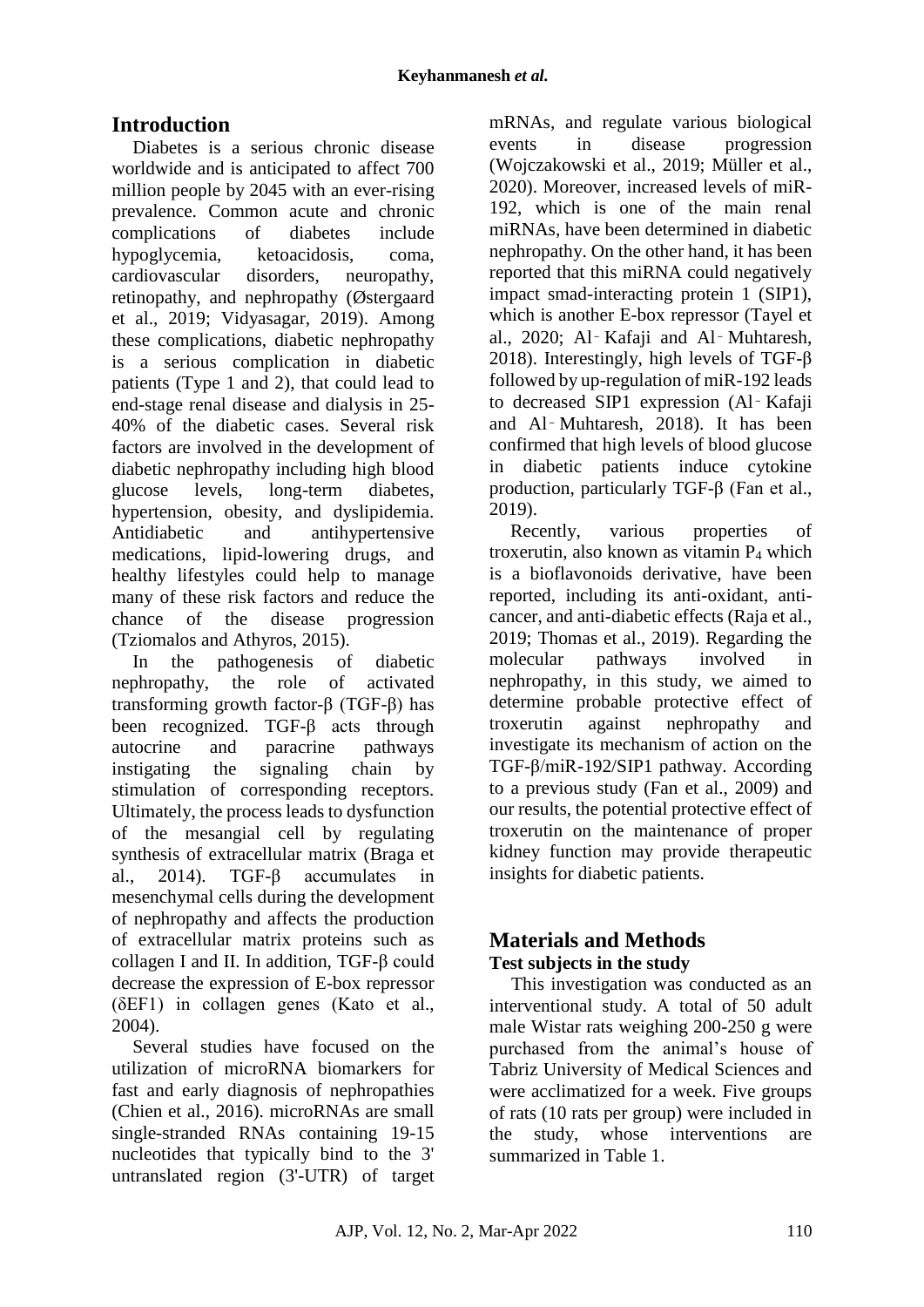#### **Troxerutin and nephropathy in type-1 diabetes**

| <b>Animal groups</b>             | <b>Intervention</b>                                                                    | Ref                      |  |
|----------------------------------|----------------------------------------------------------------------------------------|--------------------------|--|
| Control                          | Nothing                                                                                |                          |  |
| Sham(T)                          | Received troxerutin (150 mg per kg), once daily, for 4 weeks by oral gavage            | ۰                        |  |
| Diabetic (D)                     | Induction of diabetes by intraperitoneal injection of 50 mg/kg streptozotocin<br>(STZ) | Badalzadeh et.al<br>2015 |  |
| Diabetic with insulin (DI)       | Received NPH insulin (4-6 units), once daily, for 4 weeks                              | Oadiri et.al., 2019      |  |
| Diabetic with troxerutin<br>(DT) | Received troxerutin (150 mg/kg), once daily, by oral gavage for 4 weeks                | Oadiri et.al., 2019      |  |

Table 1. The rats in each group of the study and related interventions

A single dose (50 mg/kg) of streptozotocin STZ (Sigma), dissolved in water, was injected to rats. After three days of injection the onset of diabetes was confirmed by a blood glucose level exceeding 250 mg/dl. In the next phase, troxerutin (dissolved in water) and insulin were administered. Bodyweight and blood glucose of rats were monitored weekly. A glucometer was used to measure the glucose levels of the rats` tail blood. Four weeks after the intervention, rats were anesthetized using ketamine (50 mg/kg, Sigma) and xylazine (5 mg/kg, Sigma). After extraction, the right kidneys were stored at -70˚C supplied by liquid nitrogen, until the next experimental procedure.

All procedures were carried out in accordance with the Guide for the Care and Use of Laboratory Animals of the National Institutes of Health (NIH; Publication No. 85-23, revised 1985). This study was approved by Tabriz University of Medical Sciences Ethical Committee (Ethics approval No. IR.TBZMED.REC. 1396.854).

### **Evaluation of miR-192 level using qPCR**

Approximately 100 mg of kidney tissue was ground and homogenized in 700 µl of TRIzol reagent (Roche). The prepared supernatant was placed on ice for 10-15 min. Then, chloroform (200 µl) (Merck, Germany) was added and samples were put on ice for 10 min. After gentle inversion, samples were centrifuged at 12000 rpm, for 15 min at 4˚C. The upper bluish aqueous phase was transferred into RNAase-free tubes. Cold isopropanol (1 ml) was added to each tube. The tubes were then incubated for 20 min. After centrifugation, the supernatant was removed and the RNA plate was washed by ethanol 75% (1 ml)

(Merck, Germany). The obtained RNA plates were air-dried and filled with diethyl pyrocarbonate (DEPC) water (40 µl) (Cinnagen, Iran). Finally, a short heating step at 60˚C was performed for 15 min in order to RNA re-solubilization. The concentration and quality of RNA were analyzed by measuring its absorbance (OD) at 260/280 nm using a Nanodrop spectrophotometer and 1% agarose gel electrophoresis.

Complementary DNA (cDNA) synthesis was performed using 1 μg of RNA using Thermo scientific Revert Aide kit and thermal cycler T100tm (Bio RAD Co. USA). Expression of miRNA level including miRNA 192, and miRNA191 (as reference miRNA) was measured with SYBR Green Master Mix (Roche, Mannheim, Germany) with specific primers (see Table 2). The fold change was calculated according to the Pfaffl method (Pfaffi MW, 2001)

## **Evaluation of TGF-β and SIP1 level using ELISA kits**

Smad-interacting protein 1 (SIP1) ELISA Kit (MyBioSource, Inc. Catalog Number: MBS908010) and TGF-β1 ELISA kit (MyBioSource, Inc. Catalog Number: [MBS824788\)](https://www.mybiosource.com/tgfb1-rat-elisa-kits/tgf-beta-1/824788) were used to measure the level of SIP1 and TGF-β1, respectively. The OD of ELISA test results were read by a plate reader at 450 nm.

## **Statistical analyses**

All data are reported as mean±SEM. The ANOVA test followed by the *post hoc* Tukey test was performed using GraphPad Prism 4 software (GraphPad Software, San Diego, USA). If p values were less than 0.05, the differences between groups were considered statistically significant.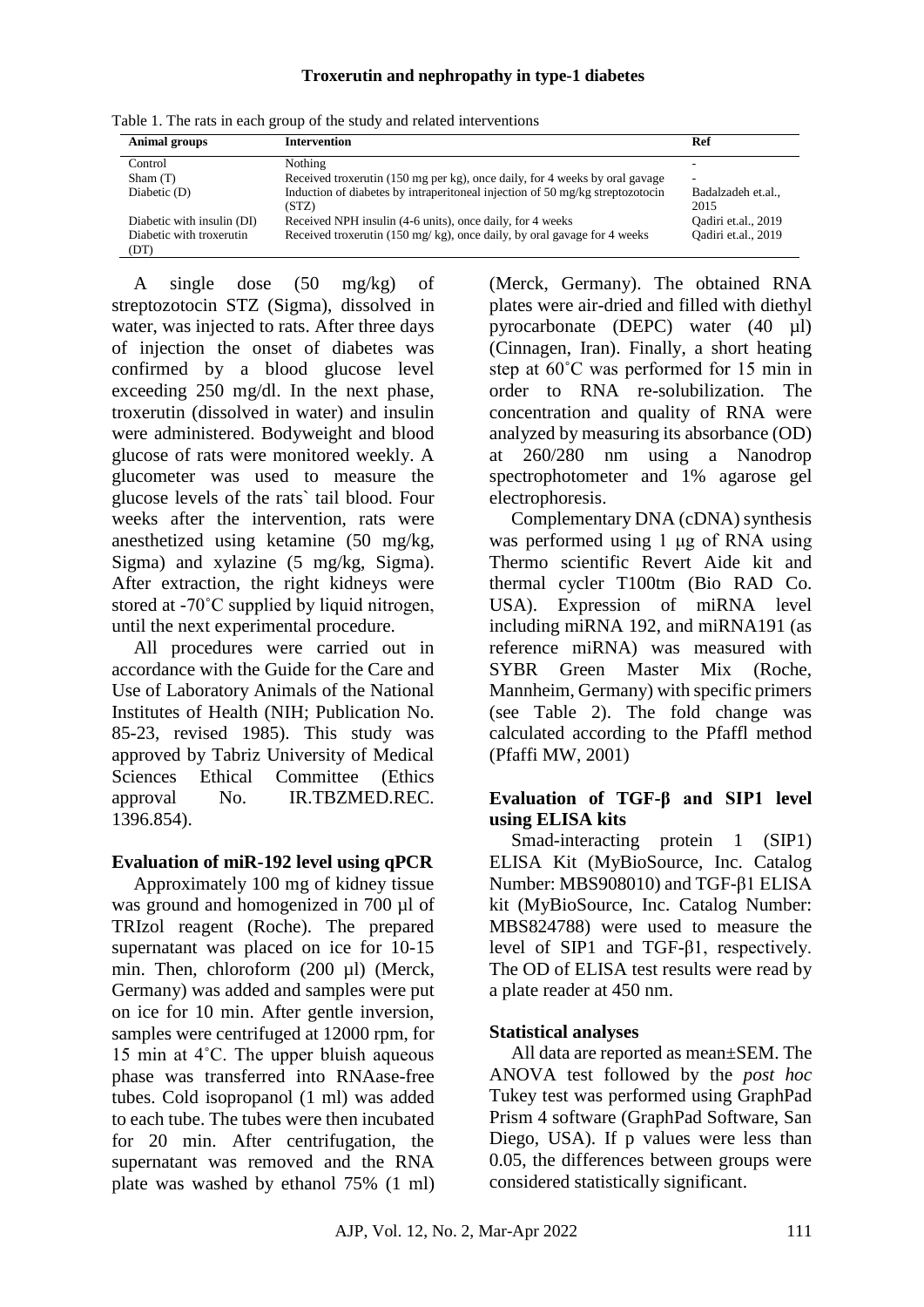Table 2. miRNA primers sets were used in the qPCR

| <b>Gene Name</b> | <b>Accession Number</b> | <b>Target Sequence</b>  |
|------------------|-------------------------|-------------------------|
| $rno-miR-192$    | MIMAT0000449*           | CTGACCTATGAATTGACAGCC   |
| $rno-miR-191$    | MIMAT0000440*           | CAACGGAAUCCCAAAAGCAGCUG |
|                  | *www.mirbase.org        |                         |

## **Results**

#### **The effect of troxerutin on miRNA192 expression level in the kidney of diabetic rats**

As depicted in Figure 1, in the diabetic group, the level of miR-192 was significantly increased compared with control group (p=0.0004). However, troxerutin produced a negative effect on miR-192 expression level compared to the diabetic group (p<0.0001). In the DI and DT groups, a diminished level of miR-192 (p<0.0001) was found, compared to the diabetic group. This was attributed to the effect of insulin and troxerutin. Overall, there was no difference between the groups that received insulin or troxerutin in terms of miR-192 expression.



Figure 1. The effects of [troxerutin](https://www.sciencedirect.com/topics/medicine-and-dentistry/troxerutin) on expression level of miR-192 in the kidneys of type 1 diabetic rats. Each bar represents the mean $\pm$ SEM (n=10), ⁎p<0.001 in comparison with the control group; #p<0.0001 in comparison with the diabetic group. (D: diabetic, T: Received troxerutin, DT: Diabetic treated with troxerutin, and DI: diabetics that received insulin).

### **The effect of troxerutin on TGF**-**β level in the kidney of diabetic rats**

The analysis showed that in diabetic groups, the level of TGF-β was higher, and statistically significant when compared with other groups  $(p<0.0001)$ . Both insulin or troxerutin could reduce the expression level of TGF-β compared to the diabetic group. Nevertheless, between DI and DT groups, no difference was found in TGF-β level (p=0.16). In addition, the effect of troxerutin was negligible compared to the control group (Figure 2).



Figure 2. The effects o[f troxerutin](https://www.sciencedirect.com/topics/medicine-and-dentistry/troxerutin) on TGF-β level in the kidneys of type 1 diabetic rats. Each bar represents the mean $\pm$ SEM (n=10),  $\ast$ p<0.0001 in comparison with the control group; # in comparison with the diabetic group (D vs I:  $p<0.0001$ , D vs DI: p=0.0002, and D vs DT: p<0.0001) (D: diabetic, T: received troxerutin, DT: Diabetic treated with troxerutin, and DI: diabetics that received insulin).

#### **The effect of troxerutin on SIP1 level in the kidney of diabetic rats**

A significantly low level of SIP1 was reported in the diabetic group (D vs T: p<0.0001). However, administration of troxerutin led to a rise in SIP1 level, in comparison with the control group (p=0.03). Moreover, insulin and troxerutin increased SIP1 level in DI and DT groups, respectively. It was speculated that troxerutin effect was slightly stronger than insulin  $(T \text{ vs } DI: p<0.0001, T \text{ vs } DT:$ p=0.0028). However, it should be noted that there was no significant difference between insulin and troxerutin effect (Figure 3).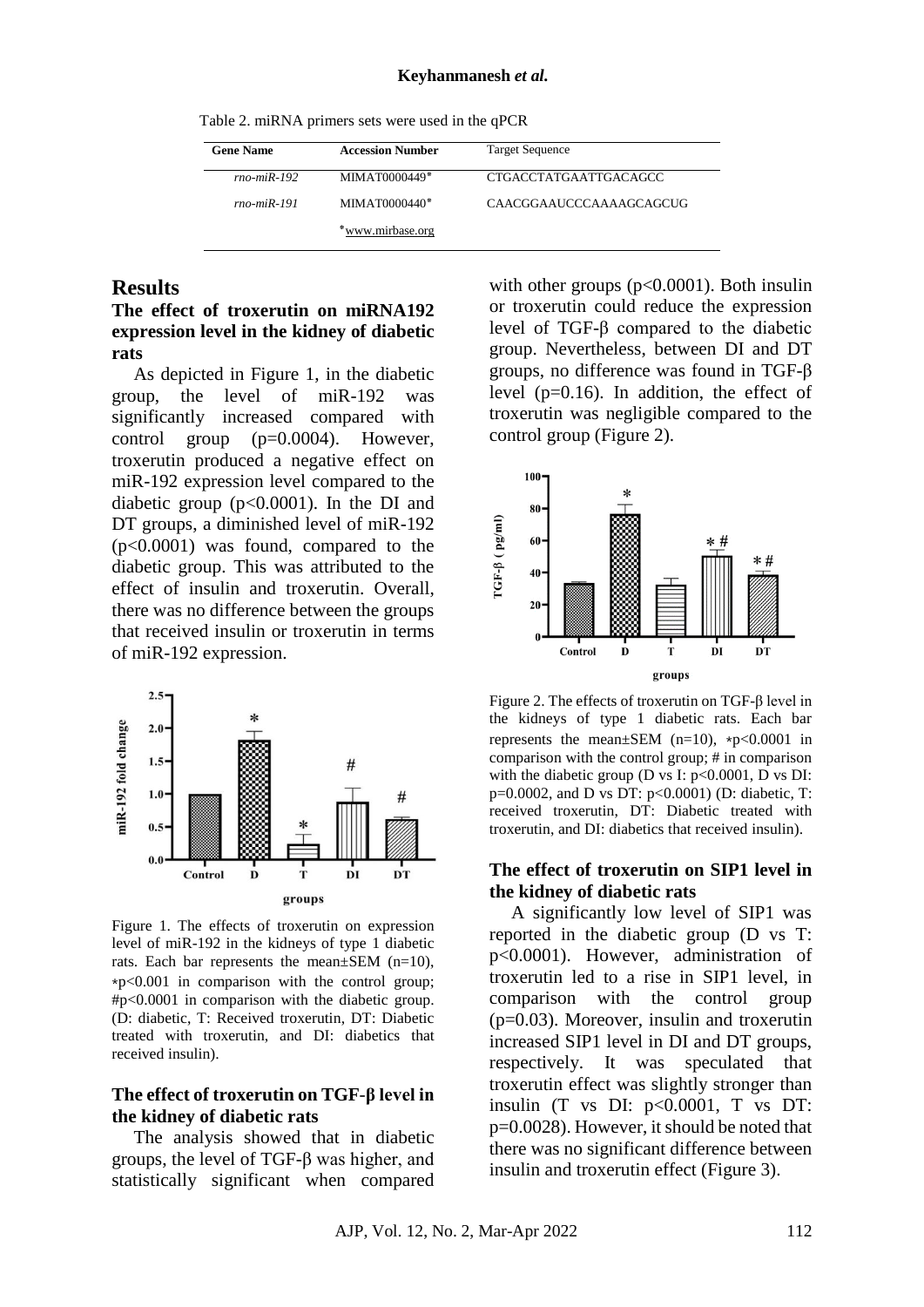

Figure 3. The effects of [troxerutin](https://www.sciencedirect.com/topics/medicine-and-dentistry/troxerutin) on SIP1 level in the kidneys of type 1 diabetic rats. Each bar represents the mean $\pm$ SEM (n=10),  $\star$ p<0.05 in comparison with the control group; # in comparison with the troxerutin group (D vs T:  $p<0.0001$ , T vs DT: p=0.0028). (D: diabetic, T: Received troxerutin, DT: Diabetic treated with troxerutin, and DI: diabetics that received insulin).

## **Discussion**

According to our findings, the levels of TGF-β and miR-192 were high in diabetic rats. Administration of insulin and troxerutin led to a decline in their levels, albeit with no statistical differences. Troxerutin had a negative effect on the miR-192 level in the sham group, however, no such effect on the TGF-β level was observed. Moreover, the SIP1 level was lower in the diabetic group; Administration of troxerutin in the sham group resulted in relatively higher levels of this protein. In the diabetic animals, expression of SIP1 was decreased by administration of insulin and troxerutin (with non-statistical differences).

In diabetic patients, high blood glucose and ketotic by-products could stimulate TGF-β expression leading to kidney damage. In nephropathy, collagen levels increase in the kidney tissue. Key factors involved in collagen formation could be considered for preventing nephropathy and hindering the progression of the disease. TGF-β stands out as a prominent factor, because it stimulates renal cell hypertrophy and formation of extracellular matrix (ECM) proteins (such as collagen I and fibronectin) as the hallmarks of renal disorders (Chang et al., 2016). It has been found that an elevation in TGF-β level results in the thickening of capillary membranes and proliferation of mesangial cells. Gewin et al. in 2020 discussed the biosynthesis pathway of several proteins including angiotensin II, reactive oxygen species (ROS), thrombospondin-1 (TSP-1), matrix metalloproteinases (MMPs) (MMP-2 and MMP-9), and hexosamine are involved in diabetes-induced TGF-β activity (Gewin et al., 2020). Considering the role of TGF-β in diabetic nephropathy, modification of this pathway by bioflavonoids such as troxerutin could have therapeutic value in an area of research that is remained vibrant. In our study, the diabetic groups exhibited a high level of TGF-β. Troxerutin was able to reduce high levels of TGF-β significantly, compared to the control group. Kato et al. (2007) explained the role of miR-192 in diabetic nephropathy in the presence of high levels of TGF-β (Kato et al., 2007). In addition, miRNAs have been previously recognized as biomarkers of different diseases. The potential of miR-192 and miR-173 as diabetic nephropathy biomarkers, has been evaluated by Al‑ Kafaji and Al‑ Muhtaresh (2018). In line with these reports, the levels of miR-192 and TGF-β were higher in the diabetic group, and according to our findings, the role of the investigated miRNA with nephropathy symptoms was highlighted.

In mesangial cells, the expression of collagen gene is regulated by TGF-β through different molecular mechanisms including mitogen-activated protein kinases (p38 and ERKs) and E-box elements (Kato et al., 2007). It has been demonstrated that TGF-β could downregulate the δEF1 and SIP1 as an E-box repressor which regulates the collagen gene. In the context of nephropathy, the function/target of abundant miRNAs in the kidney (such as miR-192, miR-194, miR-204, and miR-215) has gained a lot of attention. Since SIP1 was identified as a target of miR-192, the low level of SIP1 in the diabetic group might confirm the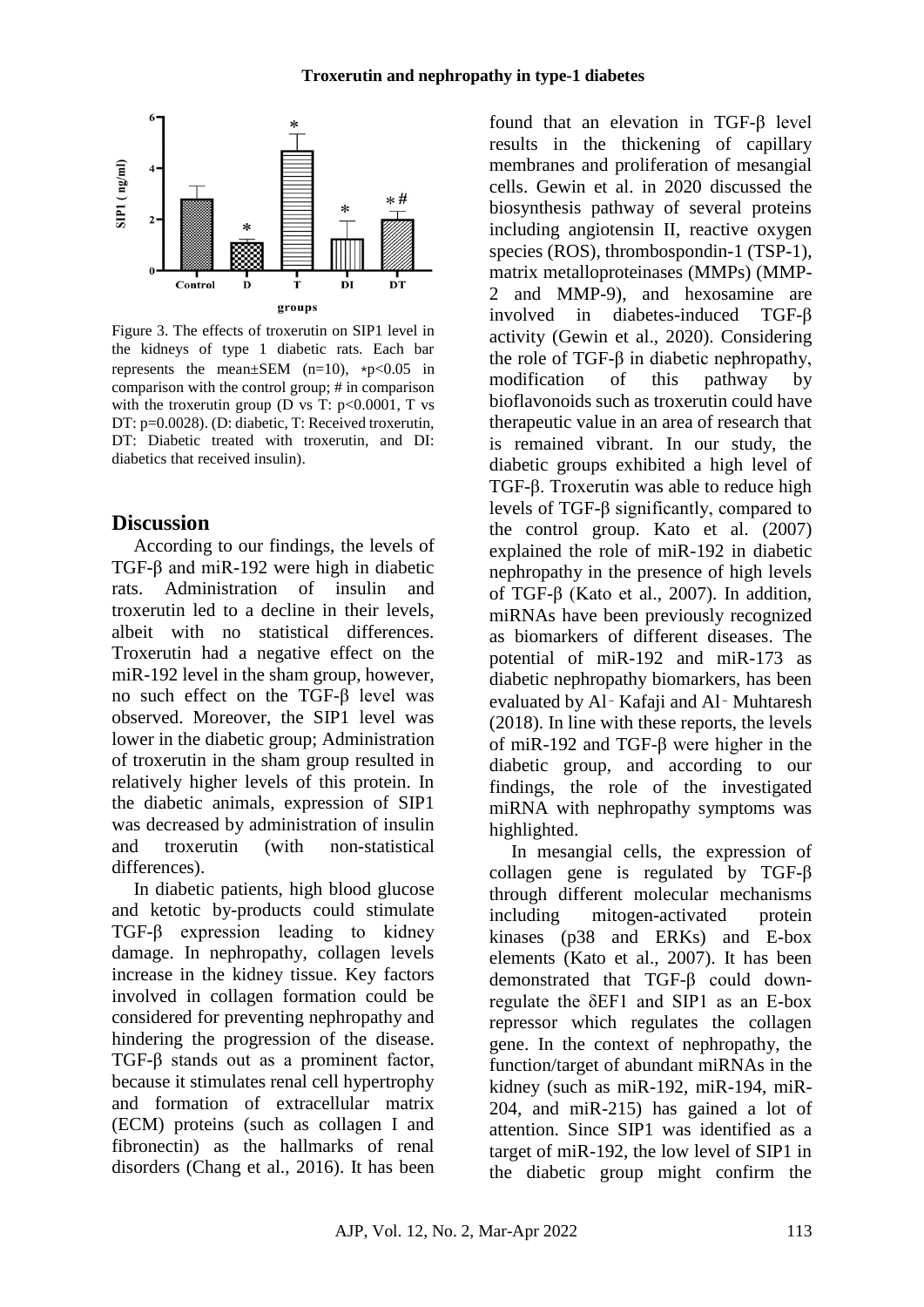crosstalk between high levels of TGF-β and miR-192, with low levels of SIP1 in kidney tissue.

Regarding the relevance of these factors to the development of nephropathy, application of troxerutin could be considered a promissory novel approach in the management of this condition. Moreover, acceptable safety, negligible adverse effects, and multipotent biological activities of troxerutin are confirmed. In addition, a previous study reported the protective effect of troxerutin on kidney disorders (Fan et al., 2005).

Liu et al. (2010) reported the antioxidant potential of troxerutin, and its effect on lowering ROS levels and NADPH oxidase activity. They concluded that troxerutin had protective effects on kidney tissue recovering from d-gal-induced injury. The thesis implied that troxerutin could improve renal function, by reducing histopathologic alterations and decreasing ROS production and DNA oxidative damage (Liu et al., 2010). In another study, the positive effects of troxerutin in subjects treated with cisplatin were confirmed which was attributed to the subtle regulation of malondialdehyde, blood urea nitrogen and serum creatinine levels, glutathione peroxidase, and superoxide dismutase activities. Furthermore, troxerutin also alleviated necrosis, degeneration, vacuolization, and cast of tubular cells (Dehnamaki et al., 2019).

In our study, troxerutin was able to reduce TFG-β and miR-192 level, and increase SIP1 level in the diabetic group. However, in the sham group, troxerutin presented no effect on TGF-β level. Considering the contradictory results, other associated molecular mechanisms should be investigated.

As a conclusion, it has been determined that different miRNAs participate in the progression of diabetic nephropathy. In diabetic conditions, upregulation or downregulation of these miRNAs suppresses renoprotective genes. Our results indicated the protective role of troxerutin on kidney in a rat model of diabetes, mediated by increased SIP1 and lowered miR-192 level as an important miRNA in the development and progression of nephropathy. Future studies for evaluation of troxerutin effects on collagen level and ECM proteins are necessary to introduce troxerutin as a protective natural component suitable for the prevention of nephropathy.

## **Acknowledgment**

This paper was based on the MD thesis (No. 58800) submitted to the Department of Physiology, Faculty of Medicine, Tabriz University of Medical Sciences Tabriz, Iran, financially supported by Drug Applied Research Center, Tabriz University of Medical Sciences Tabriz, Iran.

## **Conflicts of interest**

The authors have declared that there is no conflict of interest.

# **References**

- Al‑ Kafaji G, Al‑ Muhtaresh HA. 2018. Expression of microRNA‑ 377 and microRNA‑ 192 and their potential as blood‑ based biomarkers for early detection of type 2 diabetic nephropathy. Mol Med Rep, 18: 1171-1180.
- Badalzadeh R, Layeghzadeh N, Alihemmati A, Mohammadi M. 2015. Beneficial effect of troxerutin on diabetes-induced vascular damages in rat aorta: histopathological alterations and antioxidation mechanism. Int J Endocrinol Metab, 13: e25969.
- Braga Gomes K, Fontana Rodrigues K, Fernandes AP. 2014. The role of transforming growth factor-beta in diabetic nephropathy. Int J Med Genet, 28: 2014.
- Chang AS, Hathaway CK, Smithies O, Kakoki M. 2016. Transforming growth factorbeta1 and diabetic nephropathy. Am J Physiol Renal Physiol, 310: F689-F696.
- Chien HY, Chen CY, Chiu YH, Lin YC, Li WC. 2016. Differential microRNA profiles predict diabetic nephropathy progression in Taiwan. Int J Med Sci, 13: 457-465.
- Dehnamaki F, Karimi A, Pilevarian AA, Fatemi I, Hakimizadeh E, Kaeidi A, Allahtavakoli